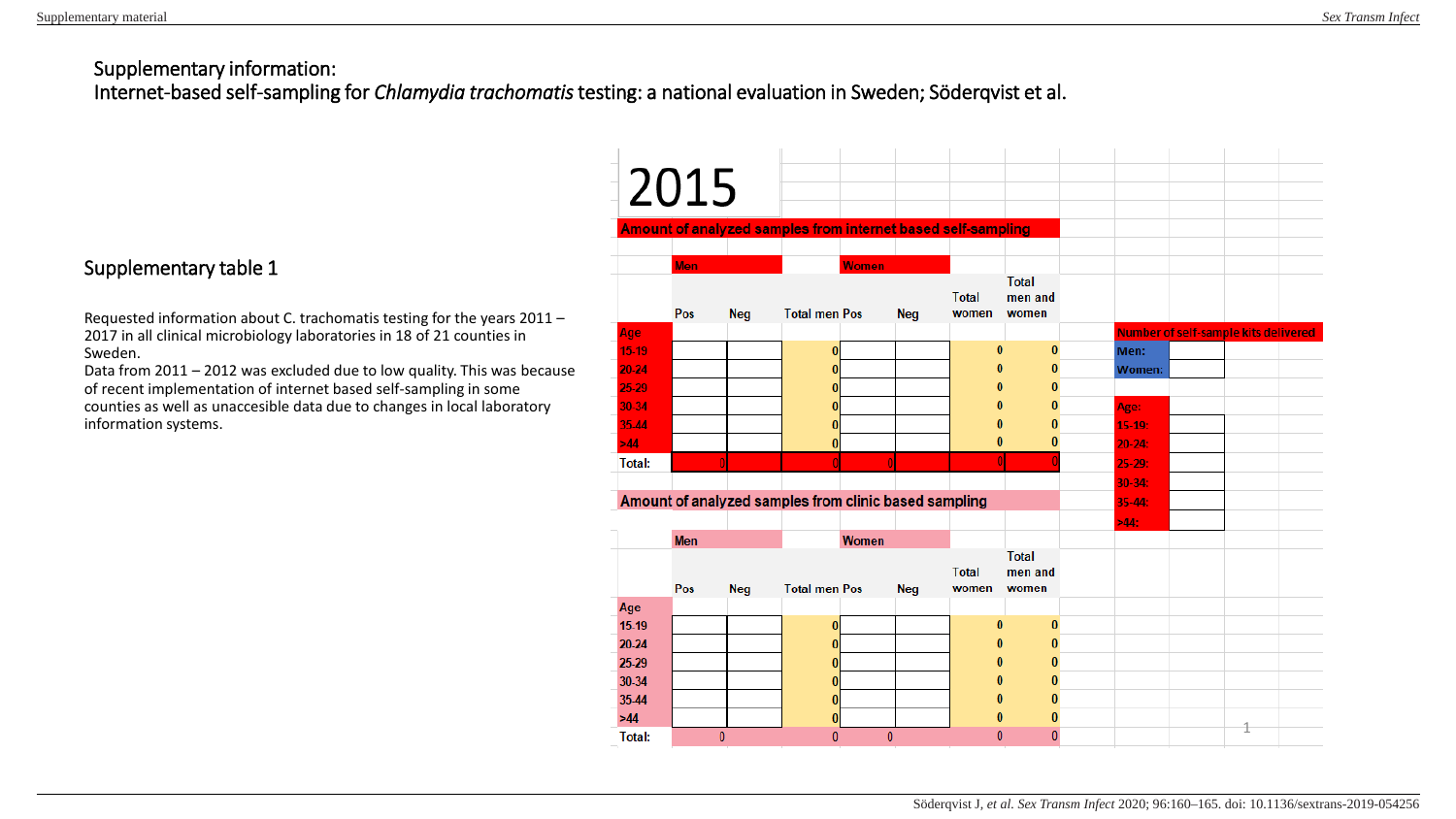## Supplementary fig 1 Extended analysis of individual based data from four counties in 2013-2017



The 2.8% of samples taken at the same visit or within 4 weeks of a previous positive test result were excluded to enable a correct comparison between clinic based and self-sampling. Of the 2.8% only 0.3% were from self-sampling.

2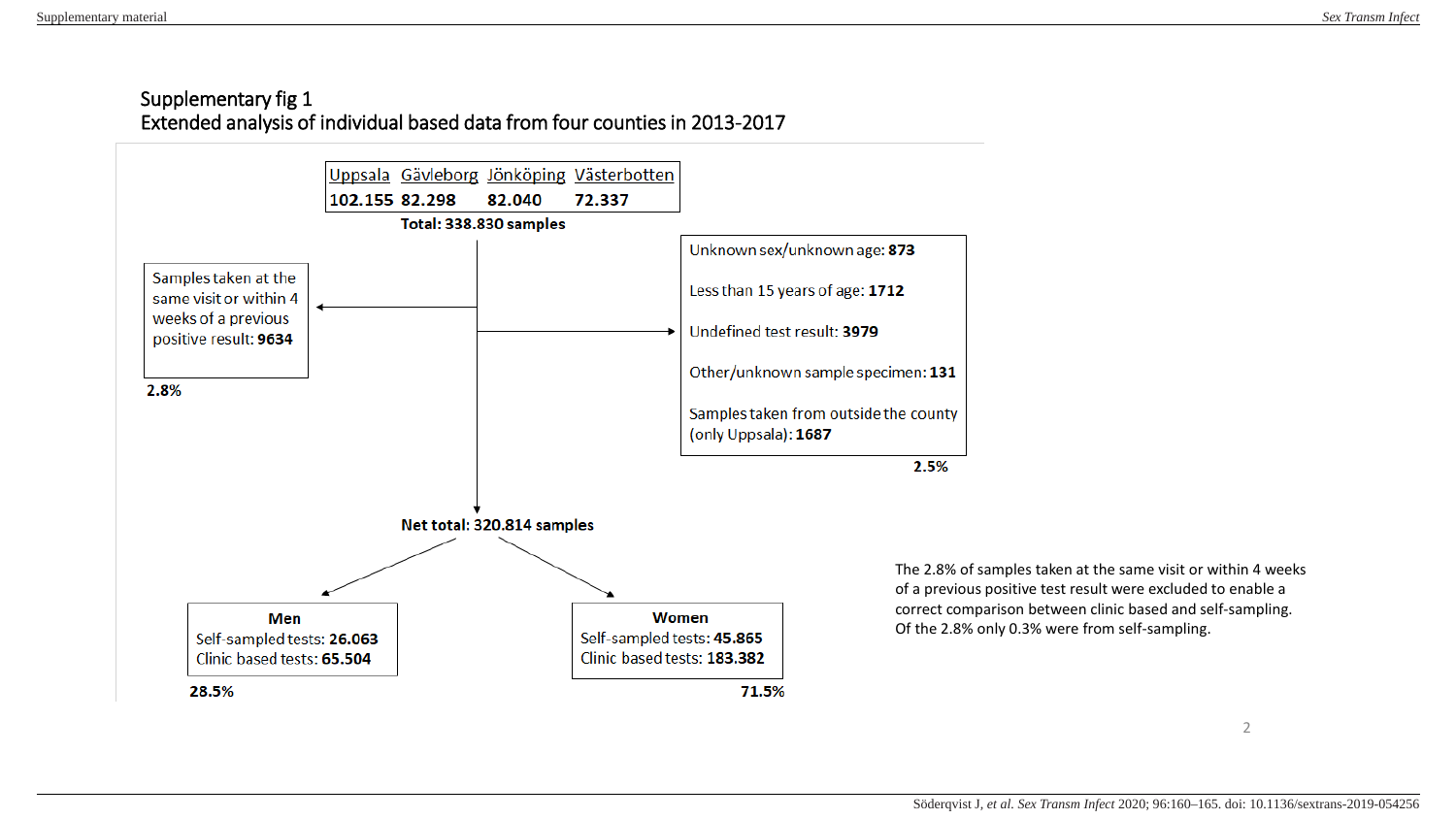#### **Supplementary table 2. Distribution of self-collected and clinic based CT-tests in 14 counties 2013 - 2017**

|                                                           | Uppsala | Gävleborg | Jönköping | Väster- | Söder-    | a<br>Dalarna | Blekinge/ |       | Kalmar Skåne | Stockholm | b Väst- | Västra                | Örebro Total |         | Range        |
|-----------------------------------------------------------|---------|-----------|-----------|---------|-----------|--------------|-----------|-------|--------------|-----------|---------|-----------------------|--------------|---------|--------------|
|                                                           |         |           |           | botten  | manland   |              | Kronoberg |       |              |           | manland | Götaland <sup>c</sup> |              |         |              |
| No. self-collected samples                                | 18462   | 17868     | 16914     | 19177   | 13848     | 9094         | 17287     | 10686 | 69919        | 100528    | 8875    | 84091                 | 17186        | 403935  |              |
| No. clinic based samples                                  | 82916   | 63623     | 57278     | 52194   | 81815     | 68687        | 53110     | 46201 | 414468       | 798186    | 42382   | 418504                | 72539        | 2251903 |              |
| Total no. of samples per 1000<br>inhabit aged 15-44 years | 685     | 838       | 567       | 693     | 950       | 807          | 548       | 695   | 941          | 946       | 528     | 773                   | 809          | 828     | 528-950      |
| Men/women (%)                                             |         |           |           |         |           |              |           |       |              |           |         |                       |              |         |              |
|                                                           |         |           |           |         |           |              |           |       |              |           |         |                       |              |         |              |
| self-collected                                            | 35/65   | 36/64     | 39/61     | 35/65   | 37/63     | 36/64        | 37/63     | 31/69 | 36/64        | 35/65     | 37/63   | 37/63                 | 32/68        | 36/64   | 31-39        |
| clinic based                                              | 31/69   | 24/76     | 25/75     | 29/71   | 23/77     | 26/74        | 27/73     | 25/75 | 25/75        | 36/64     | 30/70   | 27/73                 | 27/73        | 30/70   | 23-36        |
| Proportion 15-29 years of all                             |         |           |           |         |           |              |           |       |              |           |         |                       |              |         |              |
| tested (%)                                                |         |           |           |         |           |              |           |       |              |           |         |                       |              |         |              |
| self-collected                                            | 76.1    | 74.8      | 78.5      | 78.5    | 73.1      | 70.3         | 78.4      | 82.0  | 72.5         | 67.8      | 68.0    | 75.9                  | 77.6         | 73.4    | 67.8-82.0    |
| clinic based                                              | 74.6    | 73.3      | 72.4      | 76.4    | <b>ND</b> | 71.7         | 76.7      | 75.1  | 66.2         | <b>ND</b> | 68.4    | <b>ND</b>             | 69.6         | 70.1    | 66.2-76.7    |
| Men CT-positive (%)                                       |         |           |           |         |           |              |           |       |              |           |         |                       |              |         |              |
| self-collected                                            | 7.1     | 8.2       | 10.1      | 6.9     | 10.7      | 8.5          | 7.8       | 8.9   | 6.5          | 7.5       | 10.3    | 8.4                   | 7.4          | 7.9     | $6.5 - 10.7$ |
| clinic based                                              | 8.8     | 11.7      | 11.5      | 9.6     | 10.9      | 9.4          | 10.6      | 10.8  | 7.5          | 6.8       | 12.9    | 9.8                   | 9.3          | 8.3     | $6.8 - 12.9$ |
| Women CT-positive (%)                                     |         |           |           |         |           |              |           |       |              |           |         |                       |              |         |              |
| self-collected                                            | 4.8     | 4.9       | 6.1       | 4.4     | 7.4       | 5.4          | 5.6       | 5.5   | 4.2          | 4.5       | 8.4     | 5.3                   | 4.8          | 5.0     | $4.2 - 8.4$  |
| clinic based                                              | 5.6     | 5.2       | 5.2       | 5.5     | 4.9       | 4.5          | 5.5       | 4.8   | 3.6          | 4.7       | 7.5     | 4.9                   | 4.9          | 4.7     | $3.6 - 7.5$  |

a Missing data on clinic based tests for 2013, approximatively 500 samples (0.7% of clinic based tests).

b Missing data on clinic based tests from one laboratory accounting for 124,841 test (13.5% of clinic-based tests).

<sup>c</sup> Missing data on clinic based tests from one laboratory accounting for 72,484 test (1.5% of clinic-based tests).

ND: Not determined due to missing data on age.

Counties in blue were included in extended analysis of individual testing patterns.